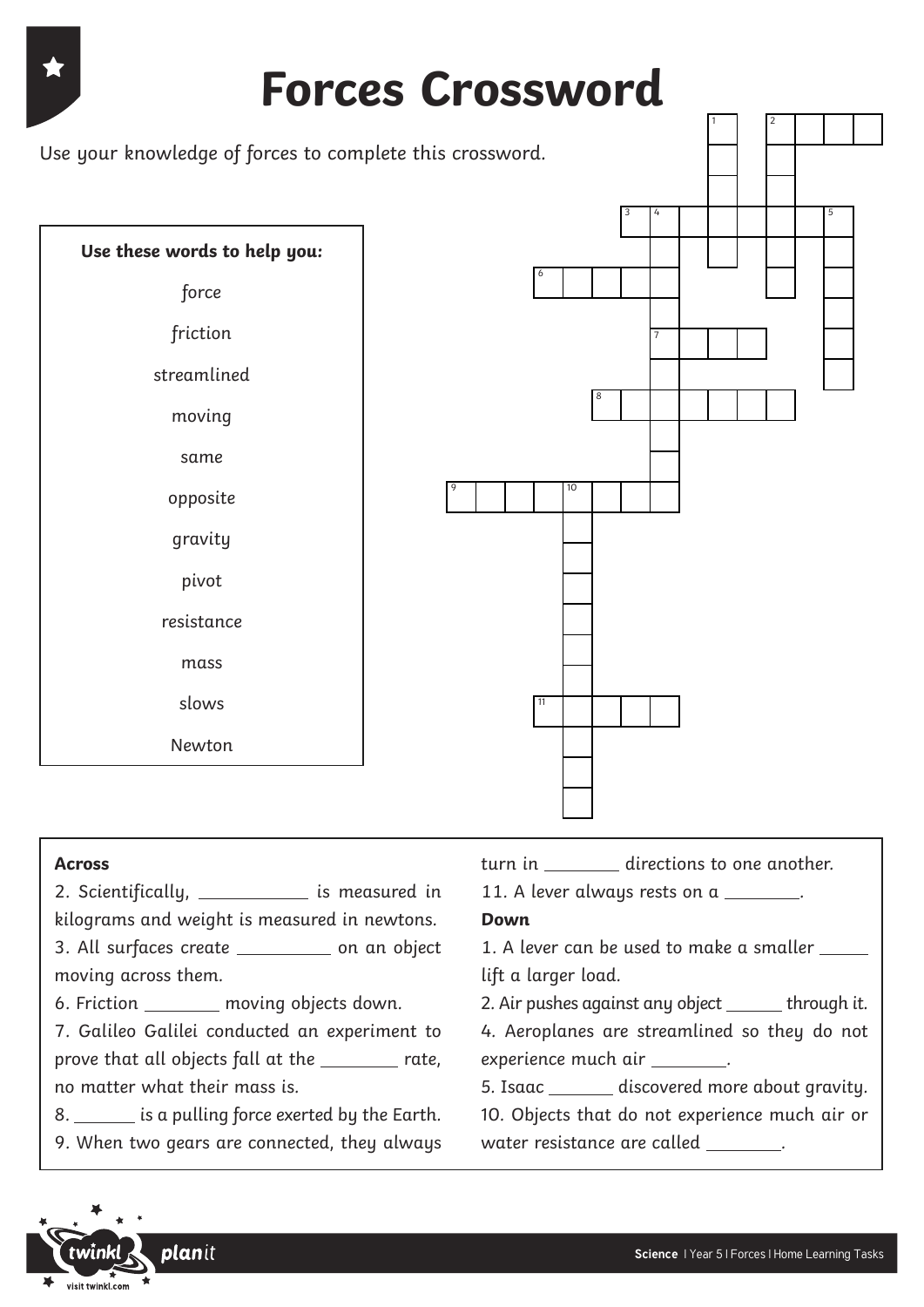

# **Forces Crossword**

Use your knowledge of forces to complete this crossword.

#### **Across**

2. Scientifically, \_\_\_\_\_\_\_\_ is measured in kilograms and weight is measured in newtons.

3. All surfaces create \_\_\_\_\_\_\_\_ on an object moving across them.

6. Friction \_\_\_\_\_\_ moving objects down.

7. Galileo Galilei conducted an experiment to prove that all objects fall at the \_\_\_\_\_\_\_\_ rate, no matter what their mass is.

8. \_\_\_\_\_\_\_\_\_ is a pulling force exerted by the Earth.

9. When two gears are connected, they always turn in \_\_\_\_\_\_\_\_ directions to one another.

11. A lever always rests on a \_\_\_\_\_\_\_.

### **Down**

1. A lever can be used to make a smaller **Lift a larger load.** 

2. Air pushes against any object through it.

4. Aeroplanes are streamlined so they do not experience much air \_\_\_\_\_\_\_.

5. Isaac discovered more about gravity.

10. Objects that do not experience much air or water resistance are called \_\_\_\_\_\_.